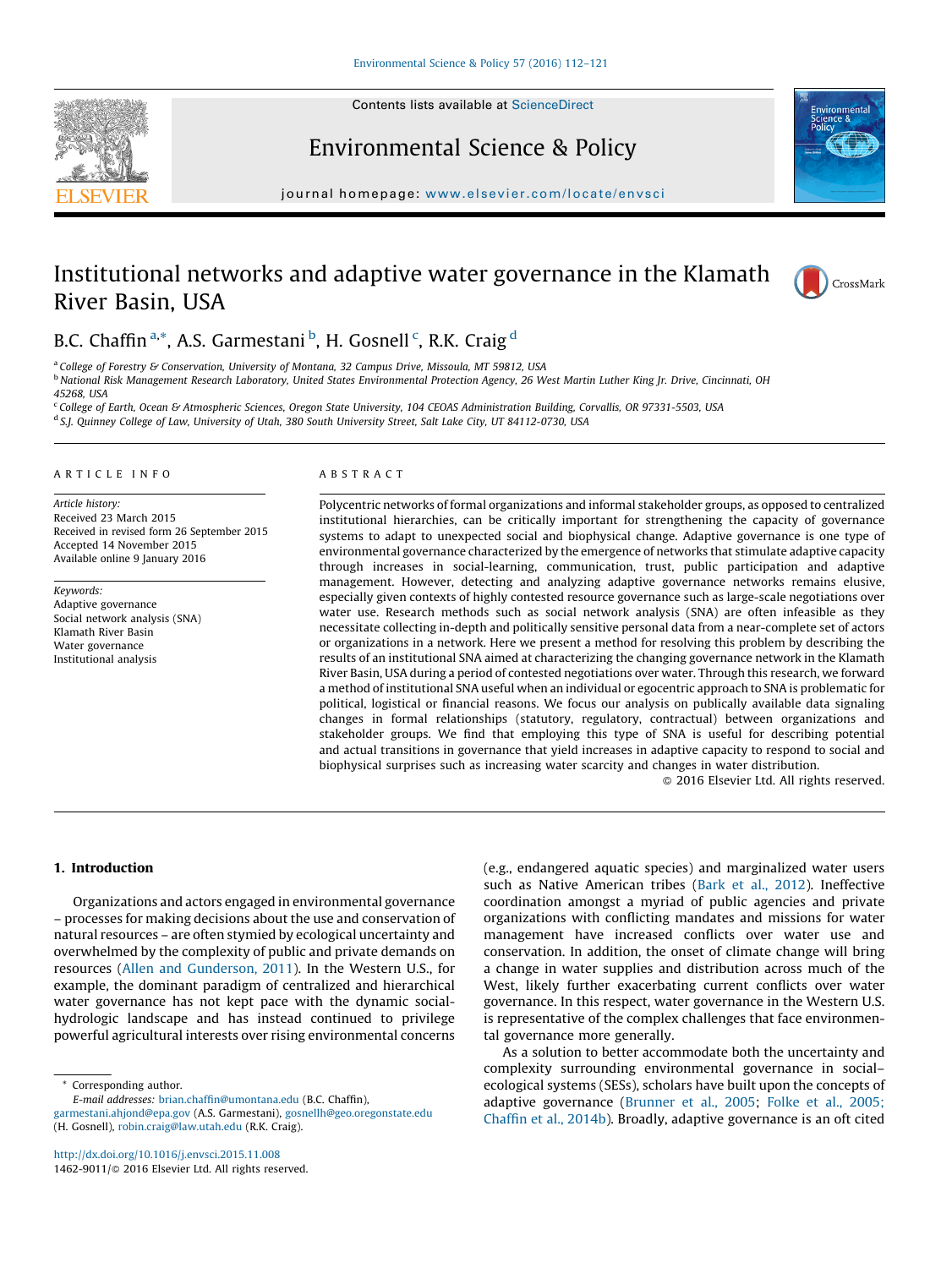'form' of environmental governance with the capacity to adapt to changing social and biophysical circumstances including shocks and surprises such as those induced by climate change ([Folke et al.,](#page-8-0) [2005\)](#page-8-0). Approaches cited in the literature as adaptive governance assume a shift away from exclusive control by the hierarchical organization of governments and instead toward a more diffuse governance of resources through the activation of cross-scale and cross-level networks ([Olsson et al., 2004; Folke et al., 2005; Crona](#page-9-0) [and Hubacek, 2010\)](#page-9-0). Polycentric networks – networks with multiple sources of power or legitimacy – are essential for spanning multilevel governance systems (local to global) to coordinate the collaboration, trust-building and learning necessary to maintain ecosystem-based management and facilitate decision making in response to disturbance and change [\(Huitema et al.,](#page-8-0) [2009; Schultz et al., 2015\)](#page-8-0).

Examples of adaptive governance, however, have been difficult to capture and analyze, and published accounts have been limited to a few prominent cases ([Schultz et al., 2015](#page-9-0)). A partial explanation for this is that adaptive governance is difficult to achieve through legislation or mandate and is instead an emergent phenomenon [\(Chaffin and Gunderson, 2016\)](#page-8-0). Thus, any systematic analysis remains elusive. An additional challenge is detecting governance change over time given the reality of unpredictable time lags. A diversity of examples of adaptive governance may be existent in the world, but it may be years or decades before the social and biophysical outcomes of these governance processes become detectable. The study of adaptive governance must therefore shift to investigating contemporary transitions in governance in an effort to better understand the processes of emergence, and then translate this understanding into policy mechanisms that create space for emergence in other contexts.

One method already employed by scholars to better understand transitions toward adaptive governance is that of social network analysis (SNA). Researchers have employed SNA techniques to correlate changes in structure of governance networks with characteristics of adaptive governance (e.g., [Prell et al., 2009; Bodin](#page-9-0) [and Prell, 2011](#page-9-0)). Network research on emerging adaptive governance remains sparse, however, due to the challenges associated with collecting adequate network data for meaningful analysis. For example, in situations of conflict over natural resource management (e.g., lawsuits or public protests), information on active, informal governance networks may be regarded as sensitive or political, and stakeholders may perceived it as advantageous not to share information with researchers. This renders traditional, egocentric approaches to SNA nearly impossible ([Knoke and Yang, 2008\)](#page-9-0).

In this paper, we present research responding to the difficulties in employing SNA to capture and analyze transitions toward adaptive governance. We apply this approach to the contexts of a governance transition in the Klamath River Basin, USA, including a set of recently negotiated agreements between stakeholders in the basin aimed at equitable water allocation and climate change preparedness. Using the tools of SNA, we 'map' changes in legal, financial and other fiduciary relationships over time among water stakeholder organizations in the Klamath basin to determine the potential emergence of adaptive governance. In so doing, we critique the application of SNA for its usefulness in scaled SESs, proposing that: (1) SNA metrics alone are generally insufficient to determine the emergence of adaptive governance; but (2) a focus on institutional SNA as opposed to egocentric SNA, may yield a relatively accessible, rapid assessment tool for scholars and practitioners interested in mapping the architecture of governance change over time to determine where additional capacity is needed to foster the emergence of adaptive governance. Increasingly, contested water governance will be addressed with large, multistakeholder agreements much like the Klamath Agreements described herein. Thus, our research has direct policy implications – institutional SNA can be used to evaluate these types of agreements prior to their establishment and funding to determine the potential for fostering the emergence of adaptive governance.

#### 2. Adaptive water governance and social networks

In this section, we first review concepts surrounding adaptive governance. We then introduce literature on SNA of environmental governance networks to determine the characteristics of networks that suggest transitions toward adaptive governance.

#### 2.1. Adaptive governance and water resources

Adaptive governance is an approach to governing the use and protection of natural resources that emerged from research on failures of governments and other organizations to equitably allocate scarce resources amidst overwhelming complexity and uncertainty [\(Dietz et al., 2003\)](#page-8-0). Adaptive governance has theoretical roots in research on collective action and ecological resilience and has been described as the social contexts necessary to manage resilience in SESs [\(Folke et al., 2005](#page-8-0)). In this sense, 'governance' differs from 'government' by expanding social contexts to explicitly include the ''range of interactions between actors, networks, organizations, and institutions emerging in pursuit of a desired state'' for SESs ([Chaffin et al., 2014b](#page-8-0)). The term 'governance' inherently introduces normative connotations along with tenuous idea that there is a universally desirable path forward to both allocate and conserve environmental resources. While there is no panacea for resource allocation conflicts [\(Ostrom,](#page-9-0) [2007\)](#page-9-0), nor is there a utopian path toward resource sustainability, the normative concept of governance is useful as it emphasizes state and non-state processes for negotiating tradeoffs and resolving conflicting demands on resources. Governance is not management, but instead includes the processes for determining what management actions to pursue 'on-the-ground' that directly affect the use, conservation and sustainability of environmental resources ([Green et al., 2015](#page-8-0)). For example, in the U.S. West, water management would include operating plans (and outcomes) for organizations tasked with water distribution, while governance would include the multi-level processes, parties and institutions involved in negotiating the terms of those operation plans.

Research on adaptive governance has commonly discussed water as a focal resource [\(Huitema et al., 2009; Pahl-Wostl et al.,](#page-8-0) [2007;](#page-8-0) [Cosens et al., 2014](#page-8-0)). Governance of water is inherently the governance of complexity and uncertainty – complex because water spans boundaries from administrative to biophysical, and uncertain due to the potential impacts of climate change on the distribution of water through changes in both extreme and slow onset events (Vörö[smarty et al., 2000](#page-9-0)). Analysis of the sheer diversity of actors, organizations and institutions involved in water governance has yielded important insights for framing adaptive governance. Of interest here is the role of networks (as opposed to hierarchies or markets) as a mode of governance. Network governance tends to be polycentric – having multiple sources of power or legitimacy – and polycentric governance systems are more likely to learn and adapt following a disturbance [\(Huitema](#page-8-0) [et al., 2009; Pahl-Wostl, 2009](#page-8-0)). Network governance increases the capacity for a diversity of actors and/or organizations, both state and non-state, to participate in decision making processes by building trust, increasing communication and initiating collaborations across administrative and political boundaries spanning both vertically and horizontally [\(Folke et al., 2005; Pahl-Wostl, 2009\)](#page-8-0). Network governance can also promote social learning through increased exposure to information through knowledge brokers and bridging organizations strategically positioned throughout the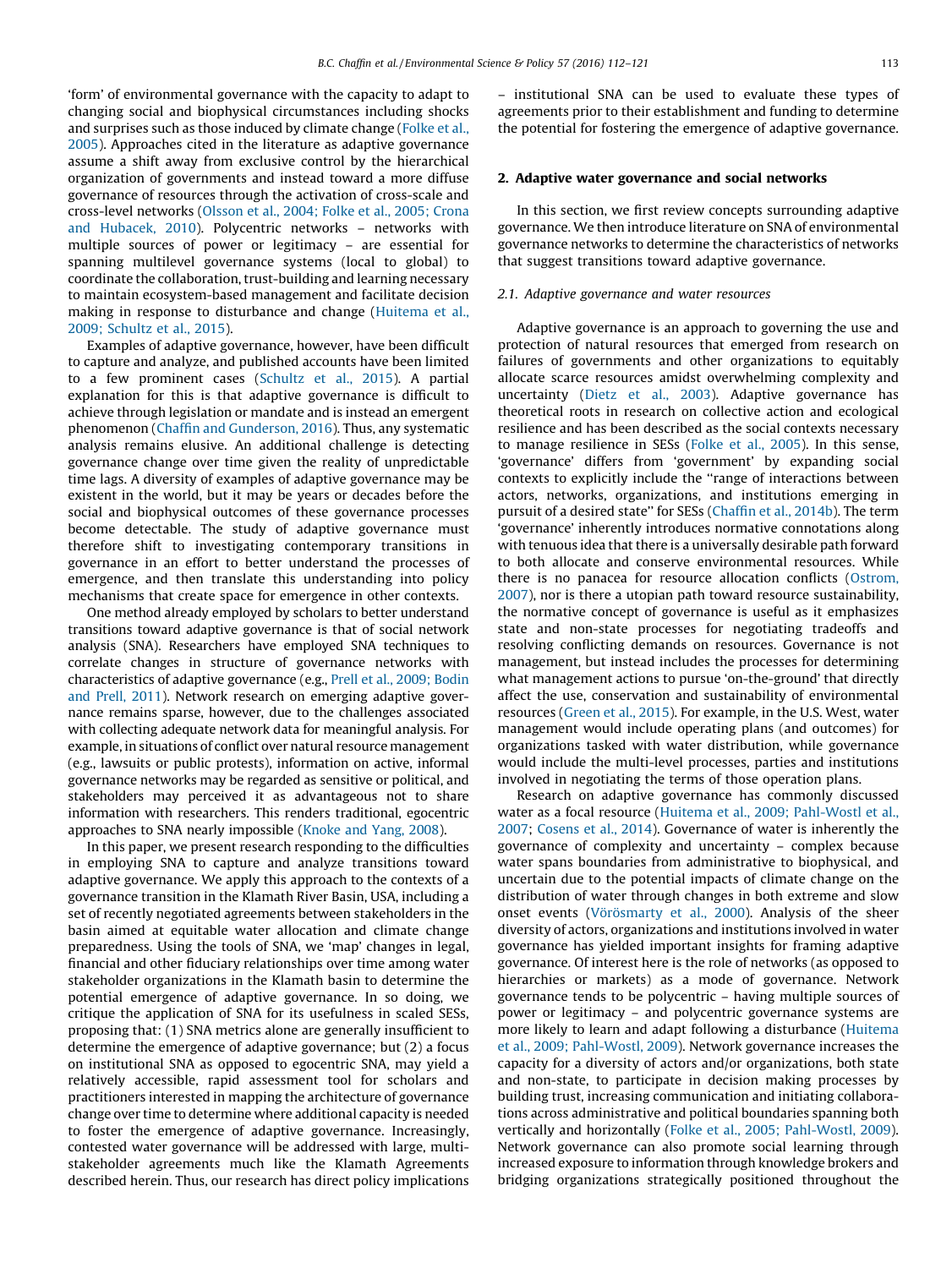<span id="page-2-0"></span>network ([Olsson et al., 2007; Pahl-Wostl et al., 2007](#page-9-0); [Crona and](#page-8-0) [Parker, 2012](#page-8-0)).

These characteristics of networks – polycentricity, trust, communication, collaboration, learning, participation – are aspects that contribute to the adaptive capacity of a governance system ([Huitema et al., 2009; Pahl-Wostl, 2009](#page-8-0)). We refer here to adaptive capacity as the ability to experiment and foster innovative solutions to change, crisis or disturbance [\(Armitage, 2005\)](#page-8-0). Transitions toward adaptive governance are facilitated by high levels of adaptive capacity ([Chaffin and Gunderson, 2016\)](#page-8-0), and thus one method to analyze the potential emergence of adaptive governance is to characterize changes in adaptive capacity during governance transitions. Toward this aim, the following section highlights insights from research using SNA to identify adaptive capacity through structural elements of environmental governance networks. From this, we are able to associate changes in SNA metrics as potential indicators of changes in adaptive capacity, and then apply this to a governance transition in the Klamath River Basin to analyze the potential emergence of adaptive water governance.

## 2.2. Linking adaptive water governance and social networks

Research inquiry into the influence of networks on environmental governance and management has increased in recent years (e.g., [Bodin and Crona, 2009; Ernstson et al., 2010; Newig et al.,](#page-8-0) [2010; Bodin and Prell, 2011; Ernstson, 2011](#page-8-0)). Environmental governance networks can be defined as a set of relatively stable relationships of communication between actors or organizations involved in resource management, and based on degrees of mutual trust, reciprocity and cooperation [\(Torfing, 2005; Newig et al.,](#page-9-0) [2010\)](#page-9-0).

Empirical research has indicated that certain network structures and patterns of relational ties can increase the likelihood of collective action and collaboration in natural resource management [\(Schneider et al., 2003; Tompkins and Adger, 2004; Crona](#page-9-0) [and Bodin, 2006; Prell et al., 2009\)](#page-9-0), and thus differences in network structure may signal different amounts and types of adaptive capacity [\(Newman and Dale, 2005; Bodin et al., 2006\)](#page-9-0). Governance networks can contribute to the adaptive capacity of an SES by increasing the SES's resilience to internal and external disturbances. Increased adaptive capacity in governance networks may

include: (1) increased capacity for governance networks to learn and experiment [\(Newig et al., 2010\)](#page-9-0); (2) strengthened trust, communication and knowledge sharing [\(Bodin and Crona, 2009\)](#page-8-0); and (3) new connections of disparate subgroups within previously established networks [\(Bodin et al., 2006\)](#page-8-0).

Researchers often rely on social network analysis (SNA) techniques to characterize network structures and to quantify whole networks or actor positions for descriptive and comparative purposes ([Wasserman and Faust, 1994; Knoke and Yang, 2008;](#page-9-0) [Borgatti et al., 2009](#page-9-0)). SNA techniques provide mathematical tools to create descriptive metrics and graphical depictions of nodes (actors, organizations or events) and ties (connections or linkages between nodes) within a defined network (community, social group or related interest network) that can be used to trace channels of information transfer and other relationships [\(Wasser](#page-9-0)[man and Faust, 1994; Borgatti et al., 2009\)](#page-9-0). The value of SNA metrics, while subject to qualitative interpretations, is in their ability to assist researchers in assessing relative node position, power, influence and legitimacy among other nodes (e.g., stakeholders) involved in environmental governance [\(Prell et al.,](#page-9-0) [2009\)](#page-9-0). Recent research using SNA metrics to investigate environmental governance has forged a path for us to further associate specific SNA metrics with characteristics of adaptive capacity in governance networks (Table 1).

Table 1 describes a set of associations between quantifiable SNA metrics and aspects of adaptive capacity necessary to support transitions toward adaptive governance of SESs. Using these relationships, we describe a longitudinal approach to SNA applied to a governance network in the Klamath River Basin, USA during a time of distinct transition in governance (2001–2010). We attempt to detect increases in adaptive capacity, potentially signaling a transition toward adaptive governance, by identifying changes in the network and node-level metrics described in Table 1. The next section is an overview of our methodology and our choice of the Klamath River Basin as a case study.

## 3. Methods and case study description

#### 3.1. Klamath River Basin study area

Legal, political and even physical contestation over water and associated resources in the Klamath River Basin has been the status

#### Table 1

The potential of select social network analysis (SNA) metrics to characterize adaptive capacity of governance networks and indicate a transition toward adaptive governance.

| SNA metric                    | Type of network measure | SNA metric description                                                                                                                                                     | Adaptive capacity indicators                                                                                                                                                                                                                                                                                                                |
|-------------------------------|-------------------------|----------------------------------------------------------------------------------------------------------------------------------------------------------------------------|---------------------------------------------------------------------------------------------------------------------------------------------------------------------------------------------------------------------------------------------------------------------------------------------------------------------------------------------|
| Density                       | Whole network measure   | Density indicates the total number of ties<br>divided by the total number of possible ties in a<br>network (Granovetter, 1985)                                             | Increased density may indicate increased trust,<br>decreased transaction costs and increased node<br>interaction and network identity (Granovetter,<br>1985; Coleman, 1990). Dense networks promote<br>communication, information sharing and<br>knowledge production (Crona and Bodin, 2006;<br>Bodin and Crona, 2009; Newig et al., 2010) |
| Centralization                | Whole network measure   | Network centralization is the degree of variance<br>(expressed as a percentage) from a perfectly<br>centralized or star-shaped network of the same<br>size (Freeman, 1979) | Increased network centrality reinforces pathways<br>for communication and node interaction (Prell<br>et al., 2009), potentially increasing the likelihood of<br>node participation [in governance] and<br>collaboration between nodes                                                                                                       |
| <b>Betweenness Centrality</b> | Node-level measure      | High betweenness values describe nodes that<br>link groups in the network that would not<br>otherwise be directly connected (Freeman,<br>1979; Burt, 2004)                 | An increase in nodes with high betweenness<br>centrality indicates an increase in links that serve<br>as connectors between subgroups in the network<br>(Granovetter, 1973). These "brokers" synthesize<br>tacit knowledge from subgroups, promoting trust,<br>learning and innovation (Newman and Dale, 2005;<br>Bodin et al., 2006)       |
| Degree Centrality             | Node-level measure      | High degree centrality describes the tendency of<br>only a few actors in the network to have many<br>links (Freeman, 1979)                                                 | Nodes with high degree centrality are positioned to<br>efficiently mobilize information and resources<br>from the network to respond during times of<br>disturbance and change (Burt, 2004)                                                                                                                                                 |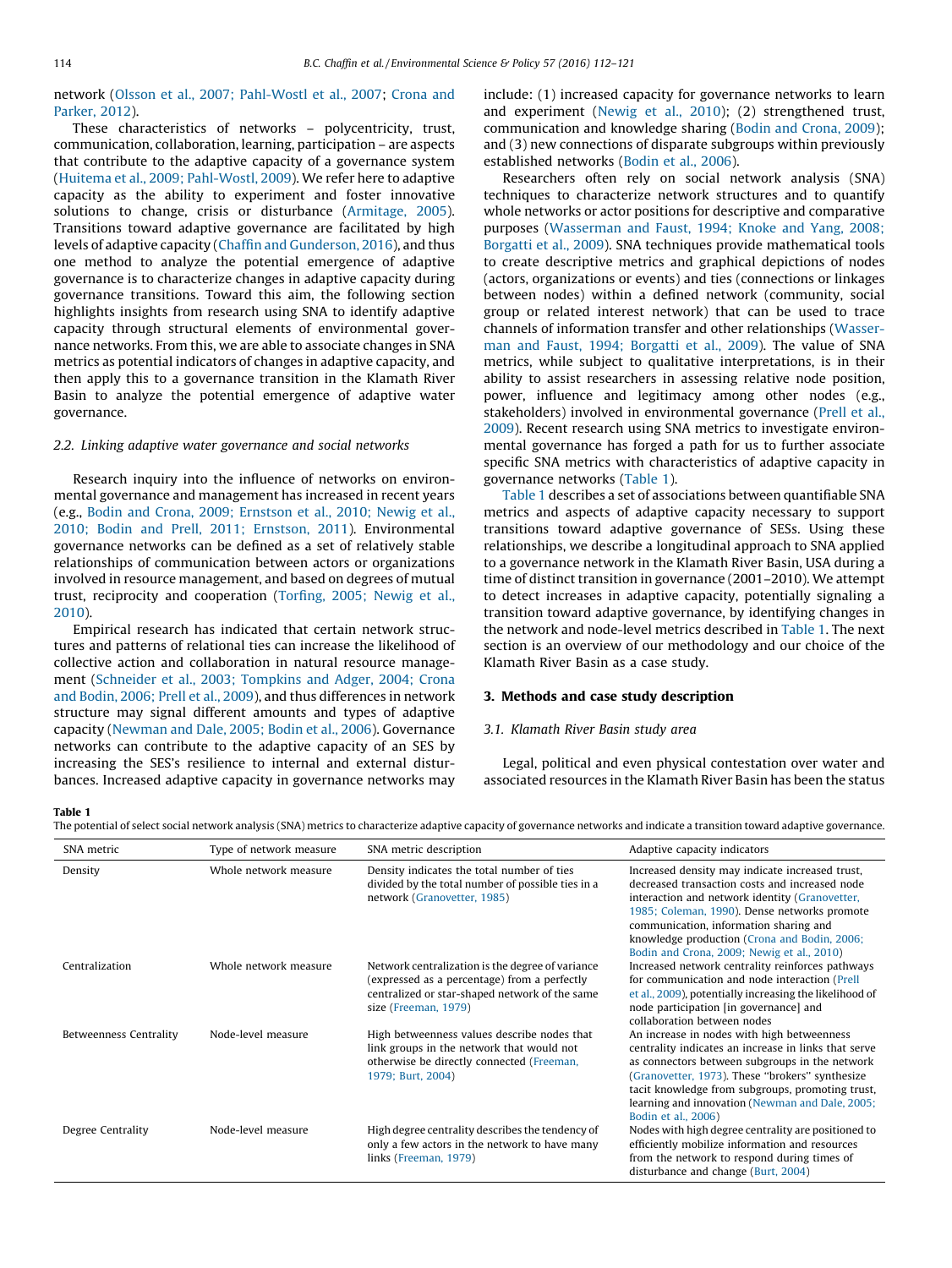quo since the mid-20th century (see [Most, 2006; Doremus and](#page-9-0) [Tarlock, 2008\)](#page-9-0). The rural Klamath landscape supports a myriad of land uses, including extractive industries such as irrigated agriculture, commercial salmon harvesting and hydropower. The basin's unique geography (see [supplemental material](#page-8-0) for basin maps) and historic development patterns have increasingly positioned water users against each other in recent years [\(Chaffin](#page-8-0) [et al., 2014a](#page-8-0)). Parallel conflicts in the basin include: hydroelectric dams that prevent anadromous fish (e.g., salmon) from migrating to historically critical spawning habitat; agricultural runoff exacerbating toxic algae blooms that degrade fish habitat and limit recreational opportunities; and a fragmented strategy for surface and groundwater management due to multiple sovereigns and a myriad of political, administrative and social boundaries ([NRC, 2004; FEIS, 2012](#page-9-0)). In addition, the basin is home to six federally recognized American Indian tribes, four of which have recently regained political power as co-managers of water, fisheries and natural resources in partnership with state and federal agencies. The basin's tribes have been involved in an ongoing political struggle to gain recognition of legal rights over the land, water and resources of their ancestral homelands – all against the backdrop of overallocated surface water, increasing aridity, and highly contentious, but legally prioritized agricultural water uses [\(Most, 2006](#page-9-0)).

In May 2001, over 18,000 protestors lined the streets of the rural community of Klamath Falls, Oregon in public defiance of a shutoff of irrigation water delivered to over 1,400 farms and roughly 210,000 acres of a federal irrigation project ([Doremus and Tarlock,](#page-8-0) [2008\)](#page-8-0). This shutoff was a court-ordered enforcement of the U.S. Endangered Species Act (ESA), leaving adequate water in Upper Klamath Lake and the Klamath River to protect threatened and endangered fish species. In response, a shifting implementation of the ESA in 2002 allowed for reduced flow in the Klamath River during late summer, creating conditions leading to the mortality of over 30,000 Chinook salmon migrating up river toward fall spawning grounds ([CDFG, 2004](#page-8-0)). In addition, commercial ocean harvest of salmon was either drastically reduced or closed altogether in the late 2000s because of declining Klamath River salmon stock numbers [\(Spain, 2007](#page-9-0)). Each of these acute resource crises in the basin caused corresponding crises in Klamath communities, threatening the security of livelihoods and cultural identities [\(Gosnell and Kelly, 2010\)](#page-8-0).

After an exhaustion of adversarial options (e.g., lawsuits, negative media campaigns) to achieve zero-sum outcomes, key leaders of basin stakeholder groups engaged in a variety of formal and informal venues in an attempt to resolve conflicts over water allocation by identifying mutually beneficial goals. One such venue arose from a federal requirement to relicense the Klamath Hydroelectric Project. Under amendments to the U.S. Federal Power Act, the Project's private owner, PacifiCorp, initiated an ''alternative relicensing'' process with the Federal Energy Regulatory Commission (FERC) that created space for legitimate interests in the basin to collaboratively negotiate a proposal to remove part of the project – four dams on the mainstem Klamath River – and fund a basin-wide restoration effort for endangered species recovery, riparian ecosystem rehabilitation and rural economic stabilization ([Spain, 2007](#page-9-0)).

Klamath Agreements requires U.S. Congressional authorization and funding to take effect,<sup>1</sup> changes in the governance network underlying the negotiation and agreement process may be indicative of a shift toward adaptive governance of the Klamath SES. Thus, we engaged in a SNA of changing institutional relationships in the Klamath between 2001 and 2010 in an attempt to further analyze this transition in governance.

#### 3.2. Methods

We used the tools of computerized SNA to analyze data on governance networks collected during field and archival research performed in the Klamath River Basin between 2011 and 2014. The methods presented here are part of a larger qualitative case study approach, bounded physically by the Klamath hydrologic basin, and designed to retain ''holistic and meaningful characteristics'' ([Yin, 2009, p. 4\)](#page-9-0) of an ongoing transition in water governance in the Klamath River Basin beginning with acute conflict in 2001 and leading to the Klamath Agreements in 2010.

Our initial task was to collect data describing the pattern of formal relationships defining the water governance network in the Klamath Basin during the study time period. We identified the nodes of the governance network first from a public list of parties (organizations) to the Klamath Agreements, and then worked backward through public records data to identify all organizations and stakeholder groups with formal relationships to these parties between 2001 and 2010 ([Table 2](#page-4-0)). We defined 'formal' relationships between these organizations and groups as either: (1) a statutory obligation (e.g., U.S. Bureau of Reclamation's (USBR) requirement to consult with the National Marine Fisheries Service (NMFS) and the U.S. Fish and Wildlife Service (USFWS) under the ESA); (2) a jurisdictional hierarchy (e.g., Modoc County is connected to California, which is connected to the U.S. federal government); (3) membership in another organization (such as individual Tribes connected to the Klamath River Intertribal Fish and Water Commission (KRITFWC)); (4) a contractual link (e.g., water delivery contracts between the USBR and the Klamath Water Users Association); or (5) a litigation alliance (e.g., there are ties between all plaintiffs and between all defendants in the Kandra v. United States (2001) and Pacific Coast Federation of Fisherman's Associations (2001) litigation that was ongoing in the basin during the "conflict" period  $(2001–2004)$ .<sup>2</sup>

To reconstruct these formal relationships, we reviewed public documents including agency operation plans, management and monitoring studies, Biological Assessments and Opinions, research reports, court cases, planning documents, peer-reviewed research and the Klamath Agreements themselves, to determine connections between resource governance organizations in the basin at

In 2010, after more than five years of negotiation by a group of local leaders, scientists and federal and state agency representatives under an alternative to FERC hydropower relicensing, the proposed Klamath Basin Restoration Agreement [\(KBRA, 2010\)](#page-9-0) and companion Klamath Hydroelectric Settlement Agreement [\(KHSA, 2010\)](#page-9-0) were unveiled as a plan to manage water, maintain agriculture, sustain commercial and recreational fishing and restore ecosystems in the basin (the KBRA and KHSA are herein referred to as the 'Klamath Agreements'). Although most provisions in the suite of

 $1$  Legislation (S.2379, Klamath Basin Water Recovery and Economic Restoration Act of 2014) was introduced May 21st, 2014 to the Senate of the 113th Congress by Senator Ron Wyden (D-OR). The Bill was amended by the Senate Committee on Energy and Natural Resources in December 2014, but did not receive a full Senate vote.

<sup>&</sup>lt;sup>2</sup> It is important to note that we view the nodes in the Klamath network under investigation here as groups and organizations, not individuals. In many SNA investigations this assumption has been shown to be problematic, because individuals representing groups in resource negotiations may change over time and the beliefs or actions of the leaders representing stakeholder groups can stray from 'party lines' ([Newig et al., 2010](#page-9-0)). In the context of the Klamath negotiations, however, we are comfortable with analyzing a network of groups and organizations as opposed to individuals for three reasons: (1) the relationships we have mapped (links between organizations) are not generally subject to individual agency as would be a relationship based on communication or frequency of contact; (2) individual agency is not as concerning given the broader context that organizational representatives were charged with negotiating the best interest for the group or interest represented; and (3) according to interview data, generally, the representatives of each group or organization remained the same throughout the time period analyzed.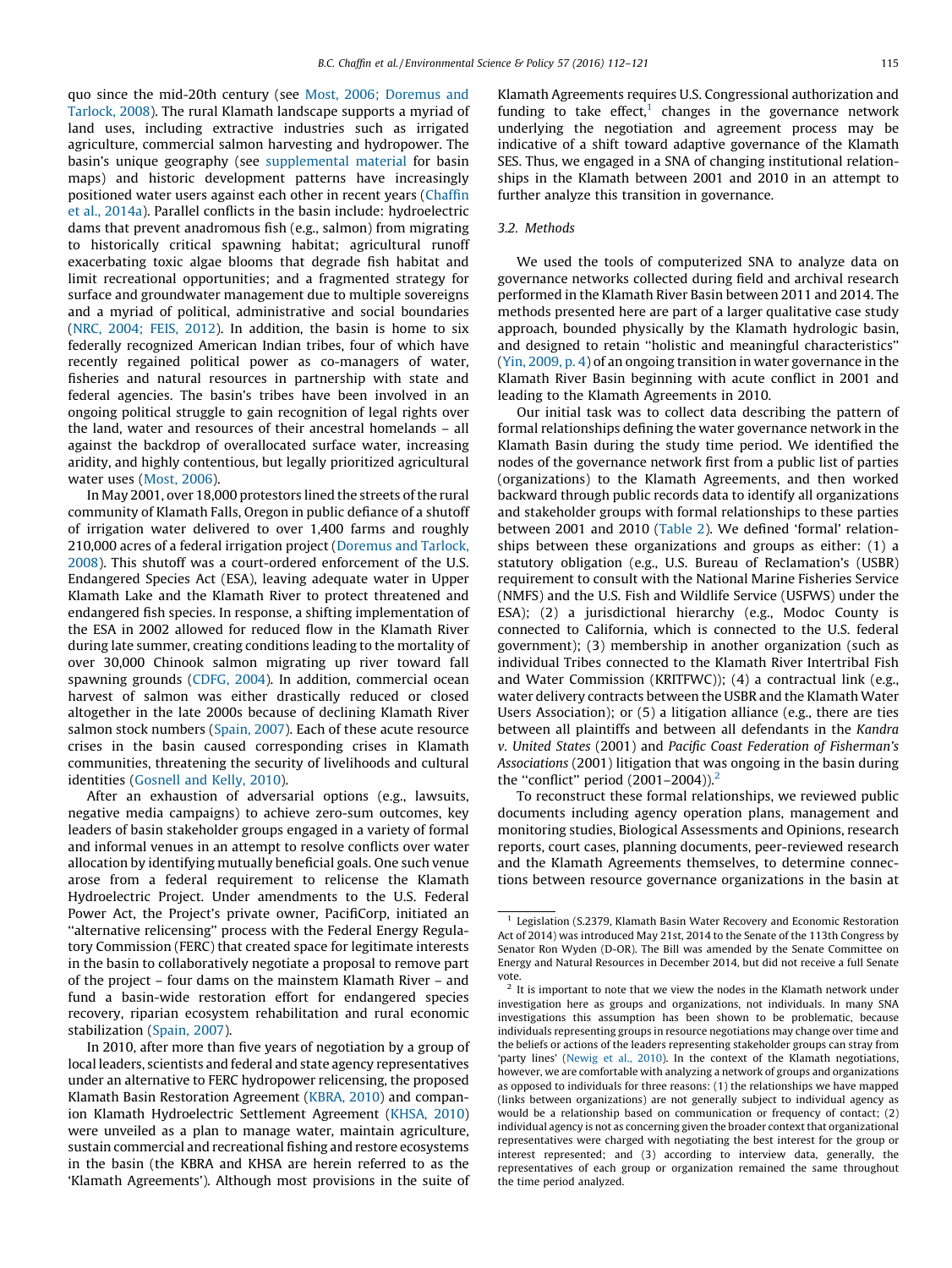## <span id="page-4-0"></span>Table 2

|  |  |  |  |  |  | Formal organizations and informal stakeholder groups engaged in environmental governance in the Klamath Basin 2001–2010. |  |  |  |  |  |  |
|--|--|--|--|--|--|--------------------------------------------------------------------------------------------------------------------------|--|--|--|--|--|--|
|--|--|--|--|--|--|--------------------------------------------------------------------------------------------------------------------------|--|--|--|--|--|--|

| Organization type                                                          | Formal environmental governance organizations in the Klamath Basin                                                                                                                                                                                                                                                                                                                                                                                                                                                       |
|----------------------------------------------------------------------------|--------------------------------------------------------------------------------------------------------------------------------------------------------------------------------------------------------------------------------------------------------------------------------------------------------------------------------------------------------------------------------------------------------------------------------------------------------------------------------------------------------------------------|
| Federal Government                                                         | United States (Departments of Commerce, Interior, and Justice); U.S. Bureau of Reclamation; U.S.<br>Environmental Protection Agency; Federal Energy Regulatory Commission; U.S. Fish and Wildlife<br>Service; U.S. Geological Survey; National Marine Fisheries Service                                                                                                                                                                                                                                                  |
| State Government                                                           | State of California; State of Oregon; California Department of Fish and Game; California Natural<br>Resources Agency; California North Coast Regional Water Quality Control Board; Oregon Department<br>of Environmental Quality; Oregon Department of Fish and Wildlife; Oregon Water Resources<br>Department                                                                                                                                                                                                           |
| Local Government                                                           | City of Klamath Falls, OR; Del Norte County, CA; Humboldt County, CA; Klamath County, OR; Modoc<br>County, CA; Siskiyou County, CA                                                                                                                                                                                                                                                                                                                                                                                       |
| Tribes/Tribal Organizations                                                | Hoopa Valley Tribe; Karuk Tribe; The Klamath Tribes; Quartz Valley Indian Reservation; Resighini<br>Rancheria; Yurok Tribe; Klamath River Intertribal Fish and Water Commission; Klamath Tribal Water<br><b>Quality Work Group</b>                                                                                                                                                                                                                                                                                       |
| Conservation and Environmental NGOs                                        | American Rivers; Audubon Society; California Trout; Defenders of Wildlife; Earthjustice; Friends of the<br>River; Institute for Fisheries Resources; Friends of the River; Klamath Forest Alliance; Klamath<br>Riverkeeper; National Center for Conservation Science and Policy; Northcoast Environmental Center;<br>Oregon Wild (formerly Oregon Natural Resources Council); Sustainable Northwest; Salmon River<br>Restoration Council; The Sierra Club; Trout Unlimited; WaterWatch of Oregon; The Wilderness Society |
| Trade or Industry Groups, Intergovernmental Organizations,<br>Corporations | Klamath Water and Power Agency; Klamath Off Project Water Users Association; Klamath Water Users<br>Association; Northern California Council Federation of Fly Fishers; Pacific Coast Federation of<br>Fisherman's Associations; PacifiCorp; Upper Klamath Water Users Association                                                                                                                                                                                                                                       |

three distinct time periods: (1) conflict (2001–2004); (2) negotiation (2005–2008); and (3) agreements (2009–2010). In addition, we used a review of the Klamath Agreements to construct a fourth, hypothetical time period, a period in which the Klamath Agreements are authorized, funded and enforced as law. Using this pattern of relationships between organizations and groups during these time periods, we then employed UCINET SNA software package to 'map' the network of formal relationships between governance organizations in the Klamath Basin [\(Borgatti](#page-8-0) et al.,  $2002$ ).<sup>3</sup> SNA software uses a computerized multivariate approach called a general linear algorithm (GLA) that mathematically arranges nodes in space so that nodes are closer to each other if the degrees of separation between nodes are small, and nodes are farther away if they are large (based on the distance of travel between nodes through established connections or ties) ([Knoke](#page-9-0) [and Yang, 2008\)](#page-9-0). GLA also positions more connected nodes toward the center of the resultant network graphs ([Knoke and Yang, 2008\)](#page-9-0). These resultant social network maps can be used to visually infer information about the position of specific nodes (e.g., individuals or organizations) relative to the entire network. Given our approach of mapping only formal governance relationships, we were able to construct a relatively whole picture of network governance organizations and stakeholder groups in the Klamath during the time periods under investigation. Employing SNA allowed us to calculate a series of network metrics to compare changes in whole network configuration across four time periods, as well as to compare shifts in relative positions of individual organizations and groups within the network.

## 4. Results

[Fig. 1a](#page-5-0) depicts a social network map of the water governance network in the Klamath Basin during the period of acute public conflict over water (2001–2004). $4$  The map represents the pattern of existing relationships between formal organizations and informal stakeholder groups listed in Table 2. When compared to similar network maps for time periods best characterizing negotiations over water in the basin [\(Fig. 1b](#page-5-0)) and the signing of the Klamath Agreements ([Fig. 1c](#page-5-0)), a change in institutional relationships is visually detectable as a change in network organization or pattern of node relationships (e.g., how nodes are grouped in the network).

For example, [Fig. 1](#page-5-0)a–c shows a temporal trajectory from the beginning of which (conflict period) the Klamath environmental governance network was predominantly hierarchical with the United States and state governments as the most central actors. Two lawsuits ongoing during part of this period reinforce this hierarchy by further dividing network subgroups along local and national governance lines (e.g., in [Fig. 1a](#page-5-0) local and state government and industry nodes are relatively close in proximity as are federal government and NGO nodes of regional and national interest). As contexts in the Basin shifted – through the emergence of the FERC alterative to relicensing negotiations and the public release of the KBRA and KHSA settlement agreements – the structure of the governance network also shifted to reveal networks grouped by interest and identity as opposed to structured only hierarchically (e.g., see tribal cluster in the lower portion of [Fig. 1b](#page-5-0), and the general bifurcation of the network into environmental NGOs and non-NGO organizations in [Fig. 1b](#page-5-0) and c).

In an effort to quantitatively describe the changing relationships between formal organizations and informal stakeholder groups in the Klamath Basin water governance network from 2001 to 2010, we calculated a series of network metrics using SNA software that included whole network density and measures of network- and node-level centrality [\(Table 3](#page-6-0)). An increase was observed in both network-level metrics (density and network centralization) from the conflict to negotiation time period. During the following time periods describing negotiation and agreement, however, network density remained the same and there was a measureable decrease in network centralization. Lastly, density measurements were stagnant and network centrality decreased between the negotiation and period of releasing the Klamath Agreements.

We also calculated two measures of node-level centrality: node betweenness and degree centrality. These metrics offer a more detailed description of changes in the Klamath governance network over time by describing mobility of individual nodes within the network. Our results indicate that organizations shifted position in both betweenness and degree centrality through the three mapped time periods of governance change in the Klamath Basin between 2001 and 2010. The most central actor in each case

This "map" is a type of sociogram pioneered by the sociologist [Moreno \(1934\)](#page-9-0). <sup>4</sup> The sociograms or social network maps (a more contemporary reference) displayed in [Figs. 1a-c](#page-5-0) and [Fig. 2](#page-7-0) depict non-directional, complete networks (i.e., unconnected nodes were not analyzed as part of the networks during the specified time periods). Depicted links between nodes simply indicates an existent relationship between nodes as opposed to defining a specific flow from one node to another.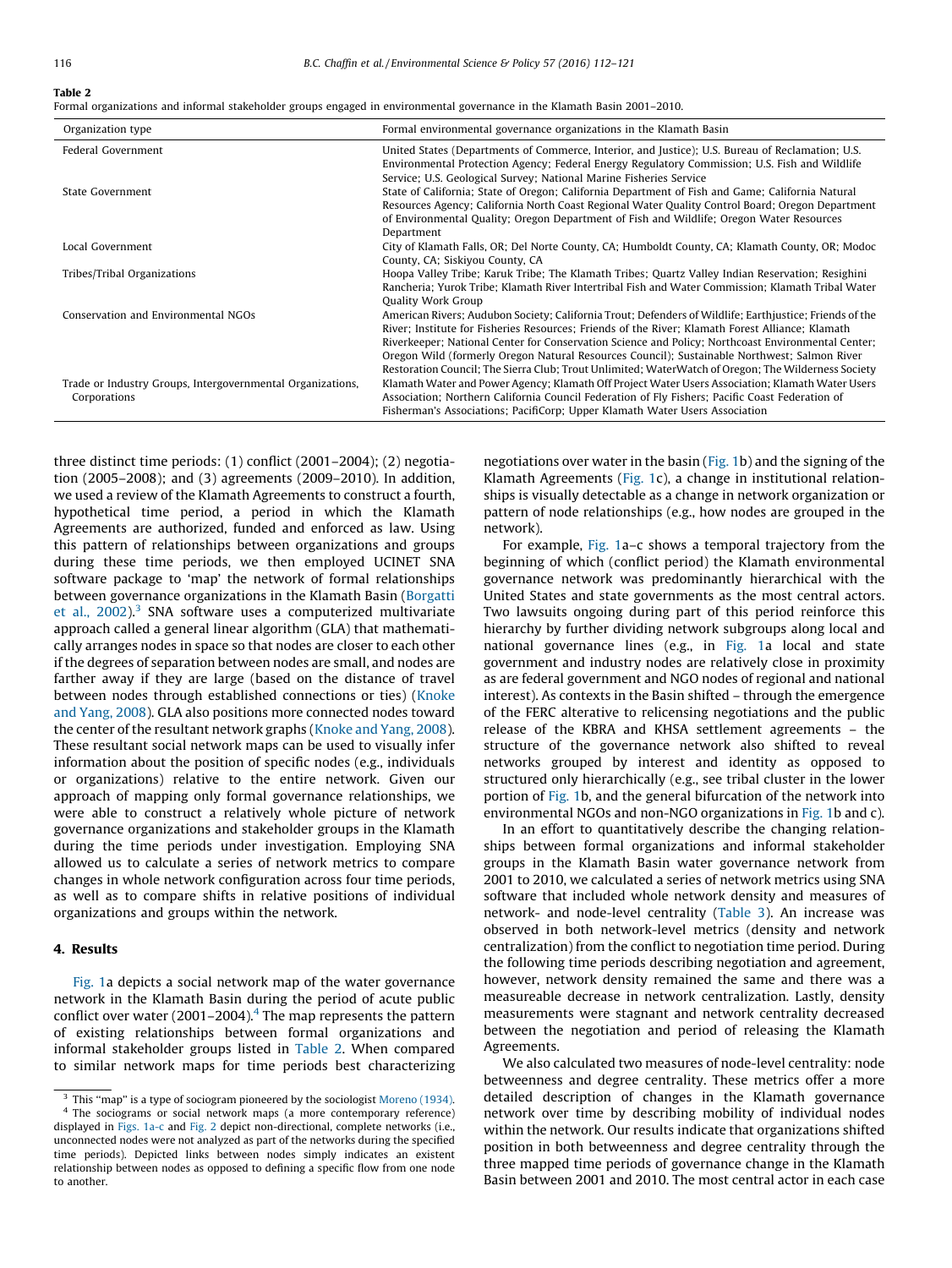<span id="page-5-0"></span>

Fig. 1. Sociograms of formal relationships between water governance organizations in the Klamath River Basin over time periods of conflict (a), negotiation (b) and agreement (c).

shifted from the federal government during the period of conflict, to the negotiating caucus during the negotiation phase, to the parties to the Klamath Agreements during the agreement phase.

## 5. Discussion

## 5.1. Network metrics and a transition toward adaptive governance in the Klamath River Basin

Based on our review of literature and subsequent association of network structures with aspects of adaptive capacity ([Table 1](#page-2-0)), we brought several assumptions to this analysis. First, we incorrectly assumed that an increase in network density and network centralization in the Klamath water governance network over time would correlate with relationship changes in the basin from conflict to negotiation to agreement. We assumed that density would steadily increase, but the minimally observed change and plateau in light of the obvious shift in network structure between time periods (Fig. 1) calls into question the usefulness of density as an indicator of changes in adaptive capacity and as a potential predictor of a transition toward adaptive governance. While increases in density and centrality often indicate an increase in communication and the ease of information transfer, increased density can also lead to homogenous perceptions and attitudes and can be indicative of hierarchical pathways for communication ([Oh](#page-9-0) [et al., 2004; Bodin and Crona, 2009\)](#page-9-0). This lack of diversity can inadvertently maintain the status quo within governance networks, decreasing the potential for innovation that comes with increased knowledge sharing and experimentation, and decreasing adaptive capacity within the governance network. Dense, centralized networks, while enjoying a wider network reach and more efficiency in completing simple tasks, can also fail to effectively govern in the face of complexity or unexpected disturbance ([Bodin](#page-8-0) [et al., 2006\)](#page-8-0). These ideas may begin to explain the plateau in density between the negotiation and agreement phases in the Klamath water governance network.

Increases in network centralization (and density) often indicate increases in trust, communication, information sharing and knowledge production [\(Crona and Bodin, 2006; Newig et al.,](#page-8-0) [2010; Prell et al., 2009](#page-8-0)), all aspects of adaptive capacity that qualitatively increased in Klamath governance networks between 2001 and 2010 ([Gosnell and Kelly, 2010; Chaffin et al., 2014a](#page-8-0)). Our failure to detect a steady increase in network centralization consistently across the three time periods, however, is likely explainable by the nature of the changes in institutional relationships over these time periods. The failure of lawsuits during the conflict period to solidify lasting governance reform in the basin and the sudden willingness of stakeholder groups and organizations to support a new process in the basin (a negotiated settlement as opposed to relicensing the Klamath Hydroelectric Project) during the negotiation phase, supports the measured increase in centralization between these first two time periods. During the negotiation phase, organizations and stakeholder groups self-organized into two centralized subgroups in the basin (see Fig. 1b): (1) stakeholders legitimately recognized in the FERC alternative relicensing process; and (2) a group of environmental NGOs united in the interest of advocating for the ecological integrity of the basin, collectively identifying as the [Klamath Basin](#page-9-0) [Coalition \(2007\)](#page-9-0). The negotiation phase saw a mass concentration of groups and organizations interested in having their voices heard and their needs met in a reformed approach to governance [\(Chaffin](#page-8-0) [et al., 2014a](#page-8-0)). The agreement phase represents the political outcomes of this process, partially institutionalizing the centralization of some organizations, coalitions and shared responsibilities based on the negotiation process. The network itself is less centralized than during the negotiation phase, but reorganized to include new relationships and new information sharing pathways that are lasting and meaningful.

Node-level centrality measures (degree and betweenness centrality) tell a story of shifting influence in the Klamath Basin between 2001 and 2010. In our reconstruction of the Klamath governance network, the more connections a node has likely indicates the more organizations or groups that rely on that node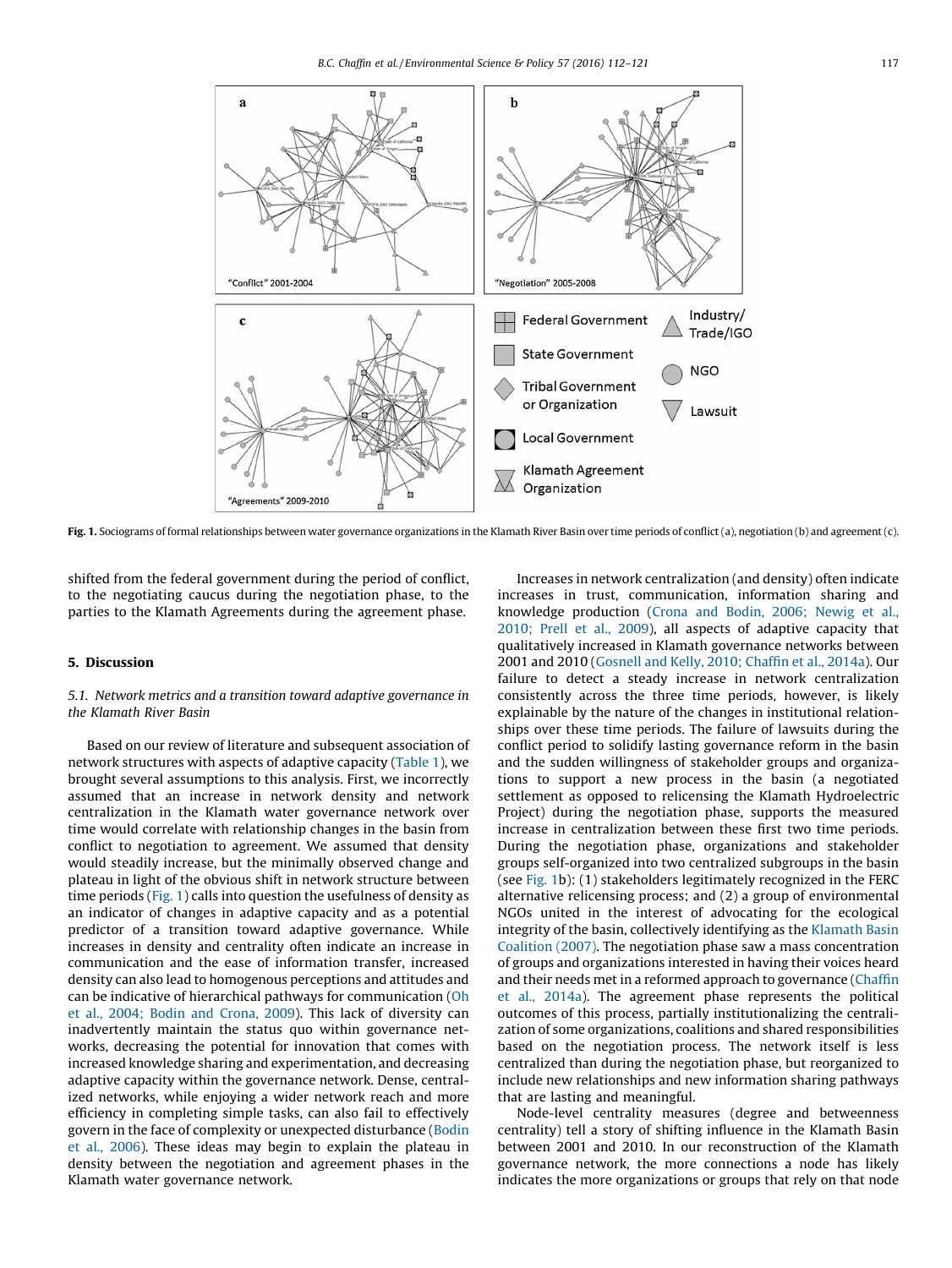## <span id="page-6-0"></span>Table 3

SNA metrics with the potential to indicate an increase in adaptability of environmental governance in the Klamath Basin (2001–2010).

|                                                                                          | Conflict (2001-2004)                                                                                                  | Negotiation (2005-2008)                                                                                                                                                                                                                                                                                       | Agreement (2009-2010)                                                                                                                                                                                     |  |  |
|------------------------------------------------------------------------------------------|-----------------------------------------------------------------------------------------------------------------------|---------------------------------------------------------------------------------------------------------------------------------------------------------------------------------------------------------------------------------------------------------------------------------------------------------------|-----------------------------------------------------------------------------------------------------------------------------------------------------------------------------------------------------------|--|--|
| Nodes (ties)<br>Average degree<br>Network density<br>Network centralization <sup>a</sup> | 43 (170)<br>3.4<br>0.069<br>52.16%                                                                                    | 54 (212)<br>3.93<br>0.074<br>73.35%                                                                                                                                                                                                                                                                           | 56 (228)<br>4.07<br>0.074<br>53.19%                                                                                                                                                                       |  |  |
| Node betweenness centrality <sup>b</sup>                                                 | 1. U.S. (55.39)<br>2. Kandra 2001 Defendants (24.63)<br>3. CA (23.06)<br>4. OR (15.29)<br>5. Hoopa Tribe (12.36)      | 1. FERC Ext Caucus (75.07)<br>2. Klamath Basin Coalition (32.11)<br>3. U.S. (11.39)<br>4. CA (5.34)<br>5. American Rivers, Institute for<br>Fisheries Research, Klamath Forest Alliance,<br>Oregon Wild, Pacific Coast Federation<br>of Fisherman's Associations, Trout Unlimited,<br>WaterWatch of OR (3.84) | 1. KBRA (56.04)<br>2. Klamath Basin Coalition (39.39)<br>3. U.S. (15.54)<br>4. KHSA (13.83)<br>5. CA (11.3)                                                                                               |  |  |
|                                                                                          | 6. PCFFA 2001 Plaintiffs (10, 76)<br>7. FERC (9.06)<br>8. PacifiCorp (8.36)                                           |                                                                                                                                                                                                                                                                                                               | 6. American Rivers, Institute<br>for Fisheries Research, Pacific<br>Coast Federation of Fisherman's<br>Associations, Trout Unlimited (8.54)                                                               |  |  |
| Degree centrality <sup>c</sup>                                                           | 1. U.S. (15)<br>2. Kandra 2001 Defendants (12)<br>3. CA, PCFFA 2001 Plaintiffs (9)<br>4. OR (7)<br>5. Hoopa Tribe (6) | 1. FERC Ext Caucus (36)<br>2. KB Coalition (16)<br>3. U.S. (15)<br>4. CA (10)<br>5. OR $(8)$<br>6. Hoopa Tribe (6)                                                                                                                                                                                            | 1. KBRA (22)<br>2. KHSA (20)<br>3. KB Coalition (16)<br>4. U.S. (15)<br>5. $CA(11)$<br>6. OR $(9)$<br>7. Yurok Tribe (7)<br>8. CA Dept. of Fish & Game,<br>Karuk Tribe, Klamath Tribes,<br>PacifiCorp (6) |  |  |

a Freeman graph centralization measure: the degree of inequality or variance measured as a percentage of the observed network that is similar to a perfectly centralized network.

<sup>b</sup> Numerical values reflect normalized betweenness calculations: betweenness expressed as a percentage of the maximum possible betweenness for that particular node.  $c$  Numerical values equal total number of ties for the listed nodes.

for administrative direction, legal authorization and other support such as funding. Network researchers have used measures of degree-centrality to indicate the importance of these wellconnected actors as brokers of information, communication and trust between potentially disparate subgroups of a larger network ([Granovetter, 1973; Bodin et al., 2006\)](#page-8-0). A visual example of the power of these actors is illustrated by the group of nodes that connect the Klamath Basin Coalition of environmental NGOs with the larger network in [Fig. 1b](#page-5-0) and c.

During the conflict period, the most central actor in the Klamath water governance network was the U.S. federal government. This fact is not surprising given the nature of resource governance contestations at play in the basin: federal irrigation project operation plans; endangered species litigation; Clean Water Act violations; settling tribal water rights claims; and the federal-tribal trust nexus. Litigation over water allocation also played a large role during the conflict period as a connector of organizations for information sharing, trust building and resource allocation with an adversarial aim. Litigation roughly divided the basin into two camps, the most connected camp represented by both the defendants of Kandra v. United States (2001) and the plaintiffs in PCFFA vs. U.S. Bureau of Reclamation (2001).

Over time, however, the nature of approaches to resolving resource conflict and adjusting resource governance in the basin changed, as indicated by a shift in the most central and influential groups in the basin – new nodes formed as coalitions of organizations and stakeholder groups (e.g., the Klamath Basin Coalition of environmental NGOs and the FERC alternative settlement negotiation "Extended Caucus"). The creation of these groups also symbolized a designed increase in communication for the transparency of negotiating a vision for governance; this increase in stakeholder communication ultimately manifested as

increased trust and knowledge sharing – key elements of adaptive capacity that support transitions toward adaptive governance ([Folke et al., 2005;](#page-8-0) [Chaffin et al., 2014b](#page-8-0)). As the governance network progressed from negotiation to agreement, some of these network changes were formalized with the commitment of certain parties to the Klamath Agreements. In addition, the influence of specific groups and organizations on the processes of governance change became increasingly apparent through their emergence as key brokers in the network (e.g., see organizations listed under "node betweenness, 2009-2010, #6" in Table 3). Node-level measures of betweenness and degree centrality, while they cannot be used as exclusive predictors of the emergence of adaptive governance, can be valuable to determine changes in a governance network indicative of increased interaction, trust, communication, collaboration and influence. Alternatively, the absence of change in node-level metrics may indicate space where the creation of new, connected focal nodes (organizations, coalitions) might be necessary to enhance adaptive capacity and catalyze a governance transition.

#### 5.2. Broader policy implications of institutional SNA

It is clear that SNA metrics interpreted in isolation of more contextualized information on governance transitions are not enough to indicate a transition toward adaptive governance. But what is also clear is that SNA represents a powerful tool for qualitatively (visually and graphically) representing changes in governance networks over time, both collectively in terms of a whole network and via the change in position of individual nodes. This act in itself is valuable, especially as water policymakers look toward the model of large-scale negotiated agreements like those proposed in the Klamath Basin to solve other complex water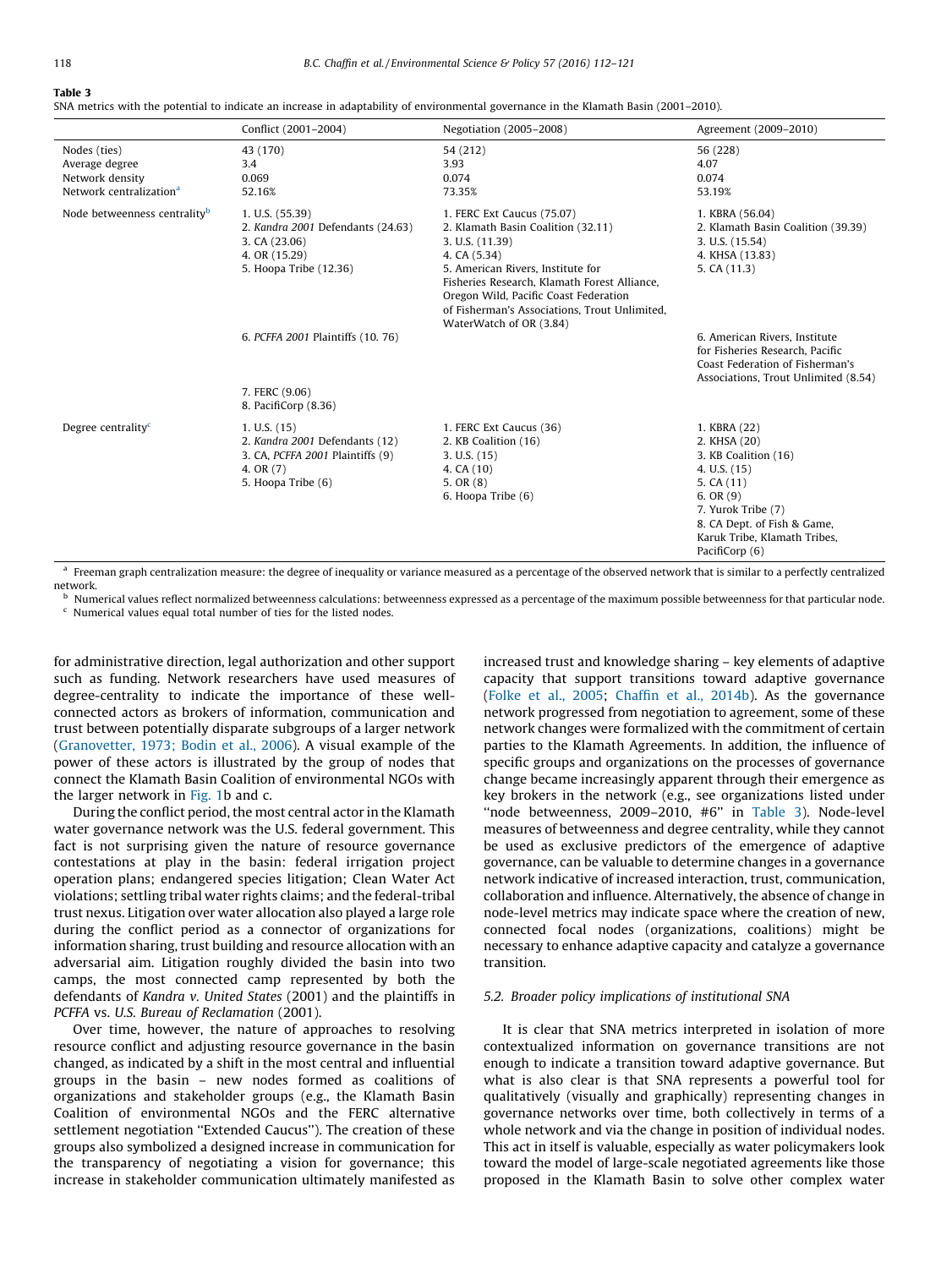<span id="page-7-0"></span>

Fig. 2. Projected sociogram of organizational relationships between environmental governance organizations in the Klamath River Basin given U.S. Congressional approval and funding of the Klamath Agreements.

conflicts (e.g., California Bay Delta). To demonstrate this idea, we have hypothetically 'mapped' the Klamath Agreements as they would function if ratified and funded by the U.S. Congress (Fig. 2). What we find is that the Klamath Agreements create new permanent nodes in the altered governance network. These nodes, based on their responsibilities detailed in the Agreements, would be centralized in positions as information brokers and conflict resolvers (Fig. 2). Based on our map, the created nodes would serve a points of centralization for subgroups of similar organizations and stakeholder groups to receive information and participate in larger network governance – decreasing the hypothetical network 'distance' that many nodes would have to 'travel' to participate in meaningful water governance decision making. At the same time, these new nodes do not displace the centralization of important actors such as the U.S. government, states, tribes and the caucus of environmental NGOs. Instead of a mostly hierarchical network (e.g., [Fig. 1a](#page-5-0)), the governance network under the Klamath Agreements would be distinctly polycentric, with multiple and overlapping centers of decision making, political, organizational and communicative power.

The institutional SNA described herein can be employed to proactively analyze proposed formal governance changes similar to those proposed in the Klamath Agreements, as well as at different scales. The technique relies on publically available information and avoids the necessity and expense of collecting politically sensitive information for actors involved in governance change. Using a comparison of network metrics and more qualitative contextual information, this method presents a relatively approachable way to analyze changes in key aspects adaptive capacity in governance networks (e.g., trust, communication, polycentricity, participation and collaboration), over time periods that include potential futures. The methodology presented here is also not limiting. Additional characterization of nodes and ties within the network by collecting data on type and strength of certain relationships ([Ernstson, 2011\)](#page-8-0) could add a layer of political analysis to institutional SNA, potentially more likely to predict obstacles and opportunities for building adaptive capacity and supporting transitions toward adaptive governance.

## 6. Conclusions

Beyond the methodological advances discussed above, our conclusions from this research are twofold. First, specific networkand node-level metrics calculated using quantitative SNA procedures are inconclusive for identifying structural increases in adaptive capacity, and thus this approach alone is inadequate to signal transitions toward adaptive governance. However, taken together with a more nuanced qualitative analysis of contemporary and historical governance contexts, the resulting cumulative analysis of SNA metrics have the potential to illuminate how structural network change supports transitions toward adaptive governance. This type of analysis addresses a persistent void in environmental governance research: how and when should governance actors willfully initiate transitions toward adaptive governance? Understanding the adaptive capacity built and deployed through institutional networks during times of transition may yield insights for actors and organizations interested in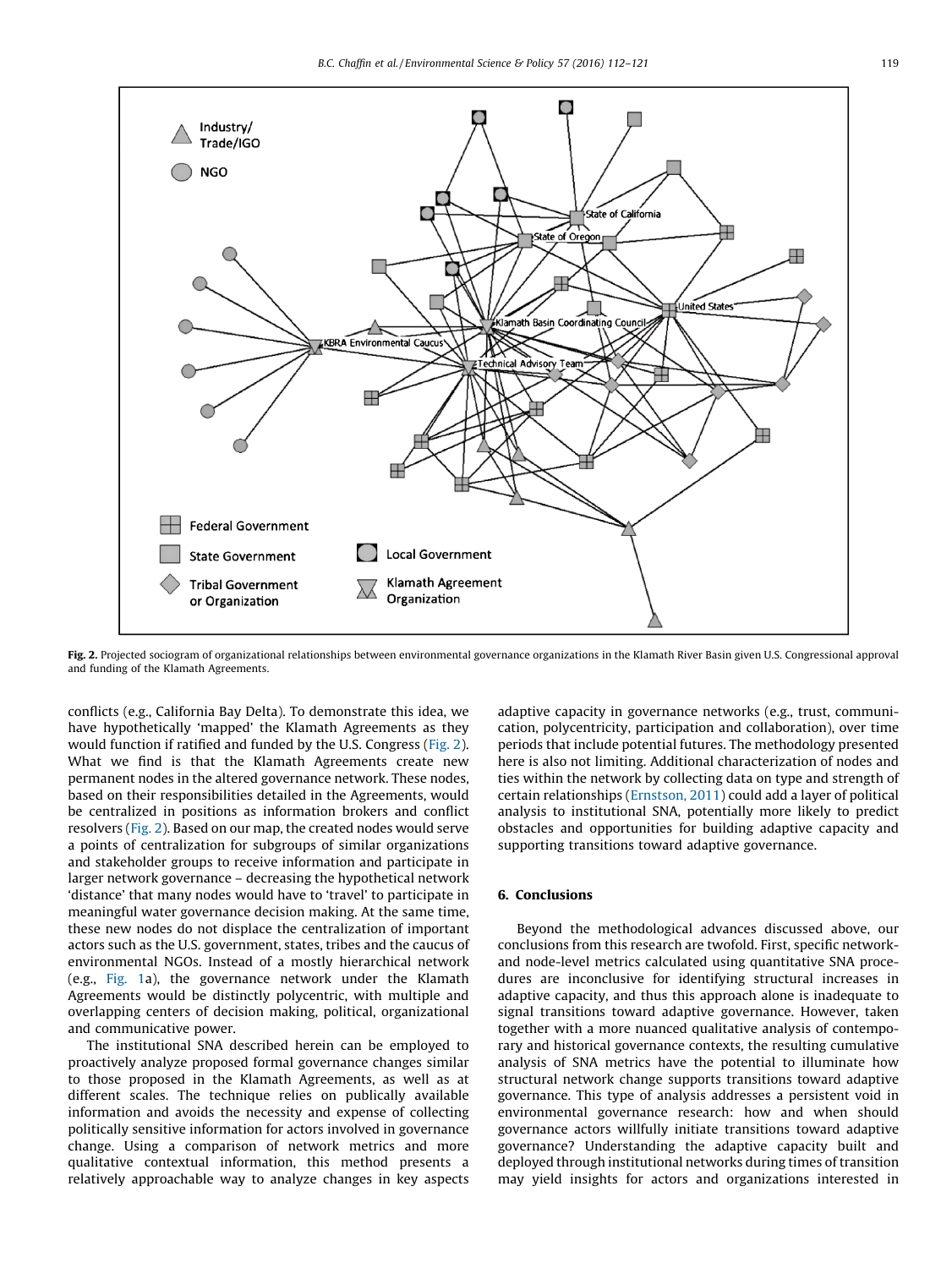<span id="page-8-0"></span>creating policies that foster similar changes in other systems and across differing contexts.

Secondly, institutional SNA can provide benchmarks for tracing the continued evolution of governance networks of SESs in transition. In the Klamath Basin, for example, legal developments have continued (beyond the temporal bounds of our case study) to influence governance network developments, which in turn have continued to shape adaptive governance responses. In 2013, the Oregon Water Resources Department completed an adjudication of surface water rights in the Oregon portion of the Klamath River Basin, for the first time quantifying and prioritizing water rights of The Klamath Tribes. The court determined that the Tribes (through their trustee the United States) hold a substantial quantity of senior (dated from 'time immemorial') water rights in the headwaters of the Klamath system, a finding which altered political and social dynamics in the basin yet again. Just months after the court decision, the Klamath Tribes 'called the river,' effectively asserting their water rights to see that water be left in the river as flows for migrating salmon. This action brought several peripheral groups who had refused to sign the Klamath Agreements (and were negatively affected by this 'call') back to the negotiating table to become integrated into the terms of the Klamath Agreements. When analyzed, however, these network shifts will be more meaningful in light of the multi-phased institutional SNAs that we have already completed for the basin.

The institutional SNA methods presented herein should be considered in the early stages of development. We suggest that the technique be built upon by other scholars in an effort to increase the amount and type of data that can be easily gathered and employed to characterize and analyze relationships between institutions and organizations and to expand the use of network metrics to create signals that indicate shifts toward adaptive governance.

## Acknowledgements

This research was partially supported by a U.S. Environmental Protection Agency (EPA) STAR Graduate Fellowship (#917277); scholarship funding from the Association of California Water Agencies; and a National Research Council Research Associateship Award administered at the National Risk Management Research Laboratory, U.S. EPA, Cincinnati, OH.

## Appendix A. Supplemental material

1. Klamath River Basin (map). U.S. Department of the Interior, Bureau of Reclamation. USBR Klamath Basin Area Office. Compiled by M. Neuman, September 1999. URL: [http://klamathrestoration.](http://klamathrestoration.gov/sites/klamathrestoration.gov/files/Maps/Klamath-Basinmap-from-Reclamation.pdf) [gov/sites/klamathrestoration.gov/files/Maps/](http://klamathrestoration.gov/sites/klamathrestoration.gov/files/Maps/Klamath-Basinmap-from-Reclamation.pdf) [Klamath-Basinmap-from-Reclamation.pdf.](http://klamathrestoration.gov/sites/klamathrestoration.gov/files/Maps/Klamath-Basinmap-from-Reclamation.pdf)

2. The Klamath River Hydroelectric Project Facilities (map). U.S. Department of the Interior, Fish and Wildlife Service. Klamath Falls Office, Klamath Falls, OR. Revised by B.J. Brush, 12 April 2006. URL: [http://klamathrestoration.gov/sites/klamathrestoration.gov/files/](http://klamathrestoration.gov/sites/klamathrestoration.gov/files/Maps/PacifiCorp-Facilities-map.pdf) [Maps/PacifiCorp-Facilities-map.pdf.](http://klamathrestoration.gov/sites/klamathrestoration.gov/files/Maps/PacifiCorp-Facilities-map.pdf)

3. The Klamath River Basin (topography and rivers map). U.S. Department of the Interior, Fish and Wildlife Service. Klamath Falls Office, Klamath Falls, OR. Prepared by B.J. Brush, 3 March 2004. URL: <http://www.fws.gov/yreka/Maps/KlamathRvBasinDEM.jpg>.

4. The Klamath River Basin (land ownership map). U.S. Department of the Interior, Fish and Wildlife Service. Klamath Falls Office, Klamath Falls, OR. Revised by B.J. Brush, 25 August 2003. URL: [http://www.fws.gov/yreka/Maps/KlamathRvBasinV4.](http://www.fws.gov/yreka/Maps/KlamathRvBasinV4.jpg) [jpg.](http://www.fws.gov/yreka/Maps/KlamathRvBasinV4.jpg)

#### References

Allen, C.R., Gunderson, L.H., 2011. [Pathology and failure in the design and](http://refhub.elsevier.com/S1462-9011(15)30109-X/sbref0005) [implementation of adaptive management. J. Environ. Manag. 92, 1379–1384.](http://refhub.elsevier.com/S1462-9011(15)30109-X/sbref0005)

- Armitage, D., 2005. [Adaptive capacity and community-based natural resource](http://refhub.elsevier.com/S1462-9011(15)30109-X/sbref0010) [management. Environ. Manag. 35, 703–715](http://refhub.elsevier.com/S1462-9011(15)30109-X/sbref0010).
- Bark, R.H., Garrick, D.E., Robinson, C.J., Jackson, S., 2012. Adaptive basin governance and the prospects for meeting Indigenous water claims. Environ. Sci. Pol. 19–20, 169–177, [http://dx.doi.org/10.1016/j.envsci.2012.03.005.](http://dx.doi.org/10.1016/j.envsci.2012.03.005)
- Bodin, O., Crona, B.I., Ernstson, H., 2006. Social networks in natural resource management: what is there to learn from a structural perspective? Ecol. Soc. 11 (2), r2. <http://www.ecologyandsociety.org/vol11/iss2/resp2/>
- Bodin, O., Crona, B.I., 2009. [The role of social networks in natural resource](http://refhub.elsevier.com/S1462-9011(15)30109-X/sbref0020) [governance: what relational patterns make a difference? Global Environ.](http://refhub.elsevier.com/S1462-9011(15)30109-X/sbref0020) [Change Hum. Policy Dimens. 19, 366–374](http://refhub.elsevier.com/S1462-9011(15)30109-X/sbref0020).
- Bodin, O., Prell, C., 2011. [Social Networks and Natural Resource Management:](http://refhub.elsevier.com/S1462-9011(15)30109-X/sbref0025) [Uncovering the Social Fabric of Environmental Governance. Cambridge](http://refhub.elsevier.com/S1462-9011(15)30109-X/sbref0025) [University Press, Cambridge, UK.](http://refhub.elsevier.com/S1462-9011(15)30109-X/sbref0025)
- Borgatti, S.P., Everett, M.G., Freeman, L.C., 2002. [UCINET for Windows: Software](http://refhub.elsevier.com/S1462-9011(15)30109-X/sbref0030) [for Social Network Analysis. Analytic Technologies, Harvard, MA](http://refhub.elsevier.com/S1462-9011(15)30109-X/sbref0030).
- Borgatti, S.P., Mehra, A., Brass, D.J., Labianca, G., 2009. [Network analysis in the](http://refhub.elsevier.com/S1462-9011(15)30109-X/sbref0035) [social sciences. Science 323, 892–895.](http://refhub.elsevier.com/S1462-9011(15)30109-X/sbref0035)
- Brunner, R.D., Steelman, T.A., Coe-Juell, L., Cromley, C.M., Edwards, C.M., Tucker, D.W., 2005. [Adaptive Governance: Integrating Science, Policy and Decision](http://refhub.elsevier.com/S1462-9011(15)30109-X/sbref0041) [Making. Columbia University Press, New York, NY](http://refhub.elsevier.com/S1462-9011(15)30109-X/sbref0041).
- Burt, R.S., 2004. [Structural holes and good ideas. Am. J. Sociol. 110, 349–399.](http://refhub.elsevier.com/S1462-9011(15)30109-X/sbref0040)
- California Department of Fish and Game [CDFG], 2004. September 2002 Klamath River Fish-Kill: Final Analysis of Contributing Factors and Impacts. Northern California-North Coast Region. The Resources Agency, State of California. Available at: <http://www.pcffa.org/KlamFishKillFactorsDFGReport.pdf> (accessed 16.04.14).
- Chaffin, B.C., Gunderson, L.H., 2016. Emergence, institutionalization and renewal: Rhythms of adaptivegovernance in complex social-ecological systems. J. Environ. Manag. 165, 81–87, [http://dx.doi.org/10.1016/j.jenvman.2015.](http://dx.doi.org/10.1016/j.jenvman.2015. 09.003) [09.003](http://dx.doi.org/10.1016/j.jenvman.2015. 09.003).
- Chaffin, B.C., Craig, R.K., Gosnell, H., 2014a. [Resilience, adaptation, and](http://refhub.elsevier.com/S1462-9011(15)30109-X/sbref0050) [transformation in the Klamath River Basin social–ecological system. Ida. Law](http://refhub.elsevier.com/S1462-9011(15)30109-X/sbref0050) [Rev. Nat. Resour. Environ. Law Ed. 51, 157–193](http://refhub.elsevier.com/S1462-9011(15)30109-X/sbref0050).
- Chaffin, B.C., Gosnell, H., Cosens, B.A., 2014b. A decade of adaptive governance scholarship: synthesis and future directions. Ecol. Soc. 19 (3), 56. [http://](http://www.ecologyandsociety.org/vol19/iss3/art56/) [www.ecologyandsociety.org/vol19/iss3/art56/](http://www.ecologyandsociety.org/vol19/iss3/art56/)
- Coleman, J.S., 1990. [Foundations of Social Theory. Harvard University Press,](http://refhub.elsevier.com/S1462-9011(15)30109-X/sbref0060) [Cambridge, MA](http://refhub.elsevier.com/S1462-9011(15)30109-X/sbref0060).
- Cosens, B.A., Gunderson, L.H., Chaffin, B.C., 2014. [The adaptive water governance](http://refhub.elsevier.com/S1462-9011(15)30109-X/sbref0066) [project: Assessing law, resilience and governance in regional socio-ecological](http://refhub.elsevier.com/S1462-9011(15)30109-X/sbref0066) [water systems facing a changing climate. Ida. Law Rev. Nat. Resour. Environ.](http://refhub.elsevier.com/S1462-9011(15)30109-X/sbref0066) [Law Ed. 51, 1–27.](http://refhub.elsevier.com/S1462-9011(15)30109-X/sbref0066)
- Crona, B.I., Bodin, O., 2006. What you know is who you know? Communication patterns among resource users as a prerequisite for co-management. Ecol. Soc. 11 (2), 7. <http://www.ecologyandsociety.org/vol11/iss2/art7/>
- Crona, B., Hubacek, K., 2010. The right connections: how do social networks lubricate the machinery of natural resource governance? Ecol. Soc. 15 (4), 18. <http://www.ecologyandsociety.org/vol15/iss4/art18/>
- Crona, B.I., Parker, J.N., 2012. [Learning in support of governance: Theories,](http://refhub.elsevier.com/S1462-9011(15)30109-X/sbref0082) [methods, and a framework to assess how bridging organizations contribute](http://refhub.elsevier.com/S1462-9011(15)30109-X/sbref0082) [to adaptive resource governance. Ecol. Soc. 17 \(1\), 32.](http://refhub.elsevier.com/S1462-9011(15)30109-X/sbref0082)
- Dietz, T., Ostrom, E., Stern, P.C., 2003. [The struggle to govern the commons.](http://refhub.elsevier.com/S1462-9011(15)30109-X/sbref0080) [Science 302, 1907–1912.](http://refhub.elsevier.com/S1462-9011(15)30109-X/sbref0080)
- Doremus, H., Tarlock, A.D., 2008. [Water War in the Klamath Basin: Macho Law,](http://refhub.elsevier.com/S1462-9011(15)30109-X/sbref0085) [Combat Biology Dirty Politics. Island Press, Washington, DC.](http://refhub.elsevier.com/S1462-9011(15)30109-X/sbref0085)
- Ernstson, H., Barthel, S., Andersson, E., Borgström, S.T., 2010. Scale-crossing brokers and network governance of urban ecosystem services: the case of Stockholm. Ecol. Soc. 15 (4), 28. <http://www.ecologyandsociety.org/vol15/iss4/art28/>
- Ernstson, H., 2011. [Transformative collective action: a network approach to](http://refhub.elsevier.com/S1462-9011(15)30109-X/sbref0095) transformative change in ecosystem-based management. In: Bodin, Ö., Prell, [C. \(Eds.\), Social Networks and Natural Resource Management: Uncovering](http://refhub.elsevier.com/S1462-9011(15)30109-X/sbref0095) [the Social Fabric of Environmental Governance. Cambridge University Press,](http://refhub.elsevier.com/S1462-9011(15)30109-X/sbref0095) [Cambridge, UK, pp. 255–287](http://refhub.elsevier.com/S1462-9011(15)30109-X/sbref0095).
- Folke, C., Hahn, T., Olsson, P., Norberg, J., 2005. [Adaptive governance of social–](http://refhub.elsevier.com/S1462-9011(15)30109-X/sbref0100) [ecological systems. Annu. Rev. Environ. Resour. 30, 441–473](http://refhub.elsevier.com/S1462-9011(15)30109-X/sbref0100).
- Freeman, L., 1979. [Centrality in social networks: conceptual clarifications. Soc.](http://refhub.elsevier.com/S1462-9011(15)30109-X/sbref0105) [Netw. 1, 215–239.](http://refhub.elsevier.com/S1462-9011(15)30109-X/sbref0105)
- Gosnell, H., Kelly, E.C., 2010. Peace on the river? Social–ecological restoration and large dam removal in the Klamath Basin, USA. Water Altern. 3 (2), 361–383. [http://www.water-alternatives.org/index.php/alldoc/articles/vol3/](http://www.water-alternatives.org/index.php/alldoc/articles/vol3/v3issue2/98-a3-2-21/file) [v3issue2/98-a3-2-21/file](http://www.water-alternatives.org/index.php/alldoc/articles/vol3/v3issue2/98-a3-2-21/file).
- Granovetter, M., 1973. [The strength of weak ties. Am. J. Sociol. 76, 1360–1380.](http://refhub.elsevier.com/S1462-9011(15)30109-X/sbref0115) Granovetter, M., 1985. [Economic action and social structure: the problem of](http://refhub.elsevier.com/S1462-9011(15)30109-X/sbref0120) [embeddedness. Am. J. Sociol. 91 \(3\), 481–510](http://refhub.elsevier.com/S1462-9011(15)30109-X/sbref0120).
- Green, O.O., Garmestani, A.S., Allen, C.R., Gunderson, L.H., Ruhl, J.B., Arnold, C.A., Graham, N.A.J., Cosens, B., Angeler, D.G., Chaffin, B.C., Holling, C.S., 2015. [Barriers and bridges to the integration of social–ecological resilience and](http://refhub.elsevier.com/S1462-9011(15)30109-X/sbref0125) [law. Front. Ecol. Environ. 13, 332–337](http://refhub.elsevier.com/S1462-9011(15)30109-X/sbref0125).
- Huitema, D., Mostert, E., Egas, W., Moellenkamp, S., Pahl-Wostl, C., Yalcin, R., 2009. Adaptive water governance: assessing the institutional prescriptions of